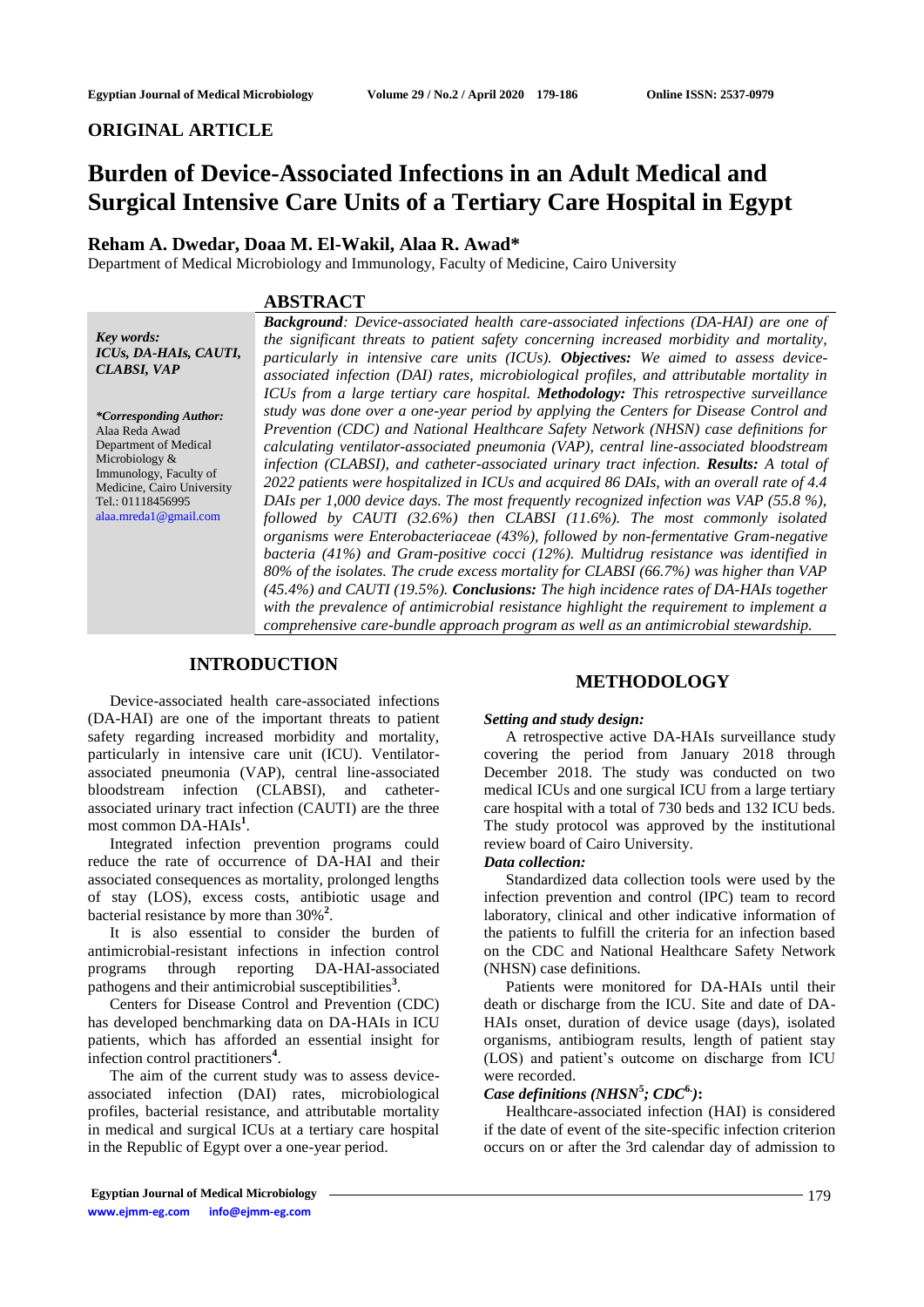an inpatient location where day of admission to an inpatient location is calendar day 1. An infection meeting the HAI definition is considered a deviceassociated HAI (i.e., associated with the use of a ventilator, central line, or indwelling urinary catheter) if the corresponding device was in place for  $>2$  calendar days on the date of event and was also in place on the date of event or the day before. If the device was in place for >2 calendar days and then removed, the date of event must be the day of discontinuation or the next day to be device associated. For a patient who has a central line in place on hospital admission, day of first inpatient access is considered Device Day 1. For a patient who has a ventilator or urinary catheter in place on the day of admission, Device Day 1 is day of admission.

# *SAMPLES:*

Isolates were obtained by cultivating the following clinical specimens: sputum, bronchoalveolar lavage (BAL), endotracheal tube (ETT) aspirate, urine and blood. The isolation was done using blood agar and MacConkey agar plates incubated aerobically at 37<sup>°</sup>C for 24–48 hours.

# *Identification of the isolates:*

Further processing was done according to the type of the isolate, as was determined by Gram staining and colony morphology then, necessary biochemical tests were performed. Gram negative organisms were identified using oxidase test, triple sugar iron (TSI), lysine decarboxylation, indole production, citrate utilization and urea hydrolysis. *Staphylococcus* spp. were identified using catalase test, coagulase test and growth on mannitol salt agar. *Enterococcus* spp. were identified by negative catalase test and esculin hydrolysis. Yeasts were identified by Gram staining and germ tube test (GTT)**<sup>7</sup>** .

# **Antimicrobial susceptibility testing**:

The antimicrobial susceptibility testing was done using the Kirby Bauer disk diffusion method, as per the CLSI guidelines**<sup>8</sup>** . The antimicrobial disks (Oxoid, UK) which were used were ampicillin (20μg), aztreonam (30μg), gentamicin (10μg), amikacin (30μg), cefaclor (30μg), cefazolin (30μg), cefoxitin (30μg), ceftazidime (30μg), cefotaxime (30μg), cefepime (30μg), amoxicillin-clavulanic acid 30(20+10)μg, piperacillin/tazobactam 110 (100+10)μg, imipenem (10μg), meropenem (10μg), ertapenem (10μg), ciprofloxacin (5μg), levofloxacin (5μg) and trimethoprim-sulfamethoxazole 25 (1.25 + 23.75) μg for the Gram-negative bacilli.

Ampicillin (20μg), amoxicillin-clavulanic acid 30 (20+10) μg, cefoxitin (30μg), imipenem (10μg), clindamycin (2μg), erythromycin (15μg), gentamicin (10μg), amikacin (30μg), ciprofloxacin (5μg), levofloxacin (5μg), trimethoprim- sulfamethoxazole 25  $(1.25 + 23.75)$  μg, fusidic acid  $(10\mu g)$  and Linezolid

(30μg), were used to study the susceptibility patterns of the Gram-positive cocci.

# *MRSA, ESBL and carbapenem resistance were detected as per the CLSI guidelines***<sup>8</sup>**

*MRSA detection:* The phenotypic test for the detection of MRSA was done by using a cefoxitin (30μg) disk. A zone of inhibition of  $\geq$  22 mm was considered as cefoxitin sensitive and the organism was considered methicillin sensitive *Staphylococcus aureus*. While isolates which produced a zone of inhibition of  $\leq$  21 mm were considered as methicillin resistant *Staphylococcus aureus* (MRSA).

### *ESBL:*

ESBL producing strains were detected by combined disk method using disks of ceftazidime (30μg) and ceftazidime plus clavulanic acid (30 μg + 10 μg). An increase in the zone diameter  $\geq$  5 mm of ceftazidime plus clavulanic acid as compared to ceftazidime disk alone was considered positive for ESBL.

# *Carbapenem resistance screening by Disk Diffusion:*

Isolates were screened for carbapenem resistance by Kirby Bauer disk diffusion method; using carbapenems as ertapenem, imipenem and meropenem.

According to the European Centre for Disease Control (ECDC) and CDC, the multidrug-resistant (MDR) bacteria was defined as resistance to at least one agent in three or more antimicrobial classes**<sup>9</sup>** .

# **Statistical analysis:**

Outcomes measured during the surveillance period included the incidence of overall DAIs, VAPs, CAUTIs, and CLABSIs. The overall DAI rate per 1,000 devicedays was calculated by dividing the total number of DAIs by the total number of device days and multiplying the result by 1,000. Rates of VAP, CLABSI, and CAUTI per 1,000 device-days were calculated by dividing the total number of specific DAIs by the total number of specific device-days and multiplying the result by  $1,000^{10,11}$ .

Device days are the total number of days of exposure to each device (endotracheal tube, central venous catheter, or urinary catheter) for all the patients during the selected period of time.

Excess mortality is defined as the difference between the overall case-fatality of patients with a DAI and those without a DAI who were hospitalized in an ICU during the surveillance period<sup>2</sup>.

Relative risk (RR) ratios, 95% confidence intervals (CIs), and *P* values were determined to test significance. A *P* value <0.05 was considered statistically significant.

# **RESULTS**

During the study period from January through December 2018, 2022 patients were hospitalized in the participating ICUs comprising 866 (43%) patients in the SICU and 1156 (57%) patients in the medical ICUs. Out of 2022 patients, HAIs was detected in 121 (5.9%)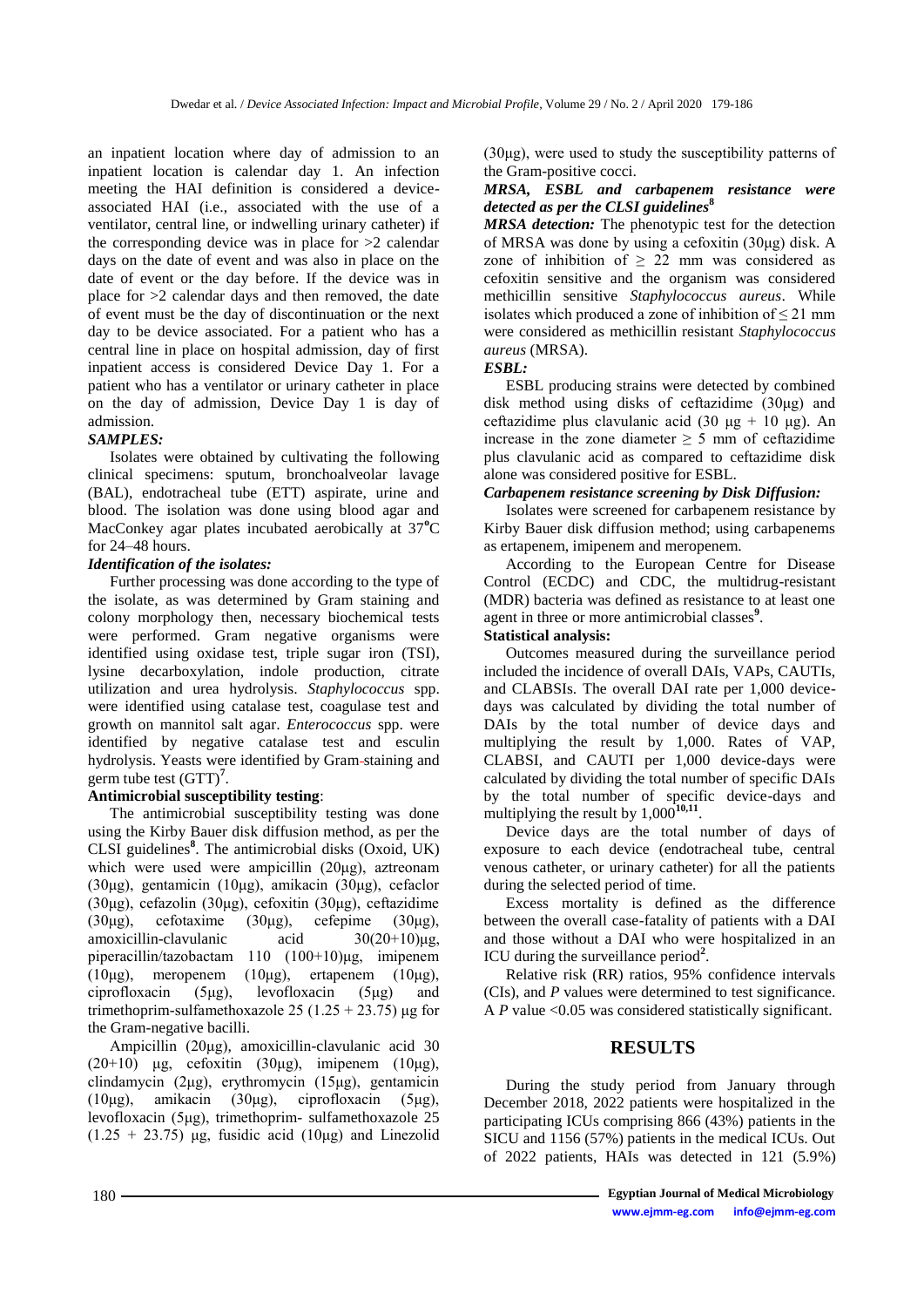patients during their ICU stays among which; 47 (38.8%) were from SICU and 74 (61.2%) from medical ICUs.

#### **Distribution of DAIs by site and unit:**

Out of the 121 HAIs, 86 (71.1%) were identified as DAIs, with an overall rate of 4.4 DAIs per 1,000 device days (95% CI, 3.56–5.43). Among them, 35 (40.7%) were from SICU and 51 (59.3%) from medical ICUs. Ventilator-associated pneumonia was the most frequently recognized infection and accounted for 55.8% of all DAIs, followed by CAUTI (32.6%) and finally CLABSI (11.6%). The overall VAP rate was 12.7 per 1000 ventilator-days (95% CI, 9.49-16.64), the CLABSI rate was 1.3 per 1000 catheter-days (95% CI, 0.68-2.34) and the CAUTI rate was 3.5 per 1,000 catheter-days (95% CI, 2.36-4.94). Incidence of DAIs by site in surgical and medical ICUs is shown in table 1.

| <b>Parameter</b> |                           | <b>SICU</b> | <b>Medical ICUs</b> | <b>Overall</b> |  |
|------------------|---------------------------|-------------|---------------------|----------------|--|
| <b>Overall</b>   | No. $(\% )$ of infections | 35(40.7)    | 51 (59.3)           | 86(71.1)       |  |
| DAI              | <b>Total device days</b>  | 7,866       | 11,571              | 19,437         |  |
|                  | Rate/1000 device days *   | 4.4         | 4.4                 | 4.4            |  |
| <b>VAP</b>       | No. $(\% )$ of infections | 20(57.1)    | 28 (54.9)           | 48 (55.8)      |  |
|                  | <b>MV</b> days            | 1,416       | 2,366               | 3,782          |  |
|                  | Rate/1000 device days*    | 14.1        | 11.8                | 12.7           |  |
| <b>CLABSI</b>    | No. $(\% )$ of infections | 5(14.3)     | 5(9.8)              | 10(11.6)       |  |
|                  | CL days                   | 3,159       | 4,425               | 7,584          |  |
|                  | Rate/1000 device days *   | 1.6         | 1.1                 | 1.3            |  |
| <b>CAUTI</b>     | No. $(\% )$ of infections | 10(28.6)    | 18(35.3)            | 28(32.5)       |  |
|                  | <b>UC</b> days            | 3,291       | 4,780               | 8,071          |  |
|                  | Rate/1000 device days *   | 3           | 3.8                 | 3.5            |  |

#### **Table 1: Incidence of DAIs in ICUs**

VAP, Ventilator-Associated Pneumonia; CLABSI Central Line-Associated Bloodstream Infection; CAUTI, Catheter-Associated Urinary Tract Infection; MV, Mechanical Ventilator; CL, Central Line; UC, Urinary Catheter. \*Device-associated infection rate= Number of DAIs for an infection site divided by the number of device days x 1000

#### **Type and distribution of the organisms isolated from DAIs:**

A total of 144 organisms was isolated through the year; 56 isolates from the SICU (38.9%) and 88 isolates from the medical ICUs (61.1%). Out of which, 116 (80.55%) organisms were isolated from DAIs and distributed as 49 (42.2%) isolates from the SICU and 67 (57.8%) isolates from medical ICUs.

Among the 116 DAIs' isolates, *Enterobacteriaceae* was the most common isolated pathogens constituting 50/116 (43%) of the total isolates, followed by nonfermentative Gram-negative bacteria constituting 48/116 (41%) of the total isolates. Whereas, Grampositive cocci constituted 14/116 (12%) of the isolates*. Klebsiella* spp. and *Acinetobacter* spp. were the most frequently isolated pathogens, both accounting for 27.6% of all isolates, followed by *E. coli* (13.8%) and *Pseudomonas* spp. (12.9%). The percentage of isolated organisms from the different DAIs is shown in table 2.

#### **Table 2: Number and percentage of isolated organisms from different DAIs**

| <b>Isolates</b>                 | <b>Total</b>  | Percentage |  |
|---------------------------------|---------------|------------|--|
|                                 | no.           |            |  |
| Klebsiella spp.                 | 32            | 27.6%      |  |
| E. coli                         | 16            | 13.8%      |  |
| Enterobacter spp.               | $\mathcal{L}$ | $1.7\%$    |  |
| Acinetobacter spp.              | 32            | 27.6 %     |  |
| Pseudomonas spp.                | 15            | 12.9%      |  |
| Stenotrophomonas maltophilia    |               | $0.9\%$    |  |
| Methicillin-resistant S. aureus | 9             | 7.8%       |  |
| (MRSA)                          |               |            |  |
| Coagulase-negative              | 1             | 0.9%       |  |
| staphylococci (CoNS)            |               |            |  |
| Enterococcus spp.               | 4             | 3.4%       |  |
| Candida spp.                    | Δ             | 3.4%       |  |
| Total                           | 116           | 100%       |  |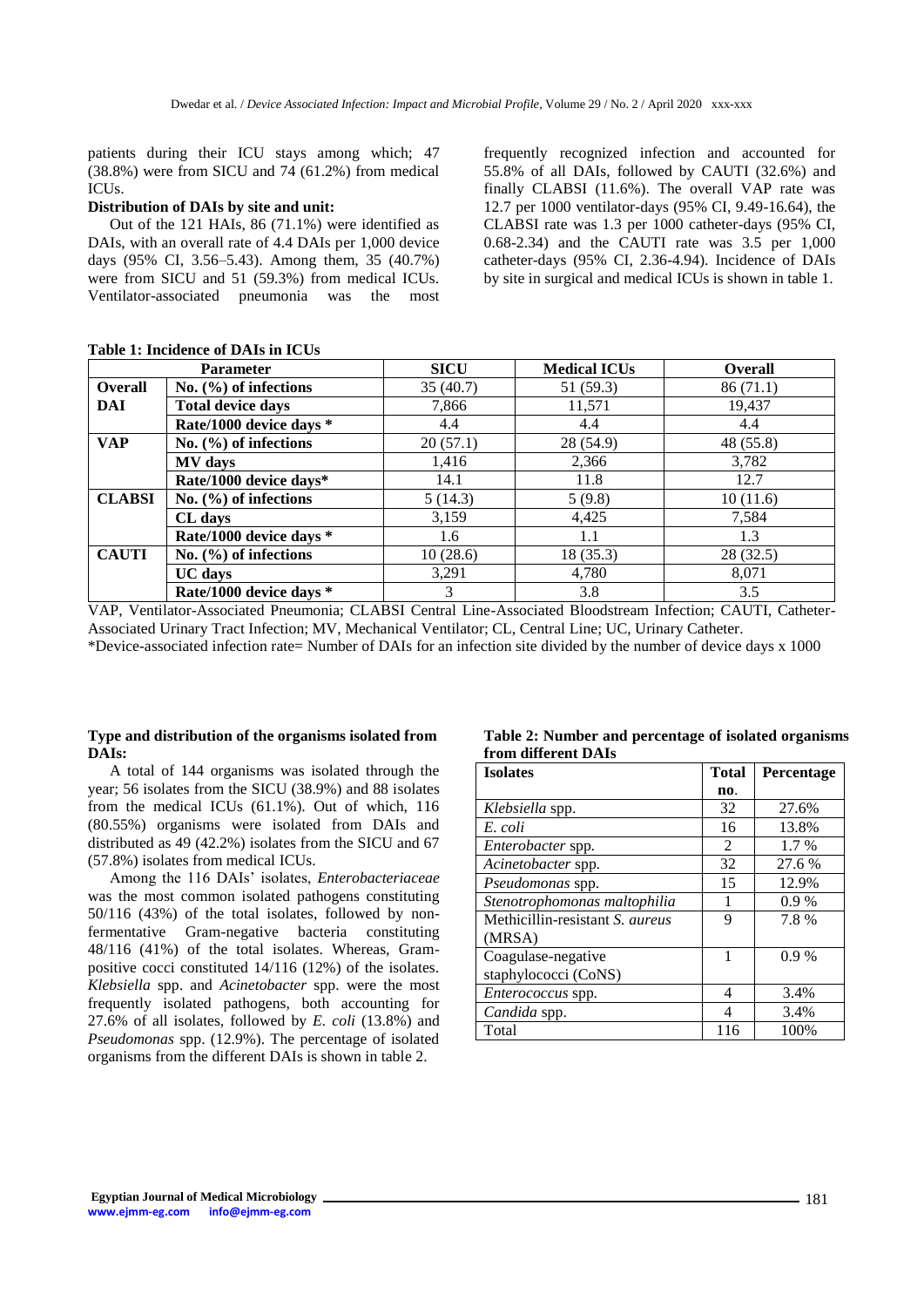Out of the 116 isolates from the DAIs, 93 (80%) isolates were MDR divided as follows: 21 (23%) isolates were ESBL, 7 (7.5%) isolates were AmpC producers, 56 (60%) isolates were carbapenem resistant and 9 (9.5%) isolates were MRSA.

Out of the 116 isolates from the DAIs; 65 (56%) isolates were derived from VAP, 16 (14%) isolates from CLABSI and 35 (30%) isolates from CAUTI. Among the 65 isolates recovered from VAP, 58 (89.2%) isolates were MDR, while for CLABSI 11/16 (68.7%) and CAUTI 24/35 (68.5%) isolates recovered were MDR (Figure 1).



**Fig. 1: Number and pattern of MDR organisms among different DAIs**

Percentage of ESBL, AmpC and carbapenem resistance among the different Gram-negative isolates is shown in table 3.

**Table 3: Number and percentage of ESBL, AmpC and Carbapenem resistance among the different Gramnegative isolates**

|                              | <b>Total</b> | <b>Non-MDR</b> | <b>ESBL</b> | AmpC     | Carbapenem<br>resistant |
|------------------------------|--------------|----------------|-------------|----------|-------------------------|
| Klebsiella spp.              | 32           | 8(25%)         | 10 (31.25%) | 2(6.25%) | 12 (37.5%)              |
| E. coli                      | 16           | $2(12.5\%)$    | 10(62.5%)   | 1(6.25%) | 3(18.75%)               |
| Enterobacter spp.            |              | $1(50\%)$      | $1(50\%)$   |          |                         |
| Acinetobacter spp.           | 32           | 2(6.25%)       | $\theta$    | 4(12.5%) | 26 (81.25%)             |
| <i>Pseudomonas</i> spp.      | 15           | $1(6.7\%)$     |             |          | 14 (93.3%)              |
| Stenotrophomonas maltophilia |              |                | $\theta$    |          | $1(100\%)$              |
| Total                        | 98           | 14             | 21          |          | 56                      |

# **Pooled crude mortality and pooled crude excess mortality:**

The total number of admitted patients to both medical and surgical ICUs was 2022, out of which 86 acquired DA-HAI, so total number of patients admitted and didn't acquire DA-HAI was 1936 patients. The total mortality (total number of deaths from HAI and any

other cause) in both medical and surgical ICUs was 507 patients, out of which 54 was related to DA-HAI. Pooled crude mortality and pooled crude excess mortality in those patients with VAP, CLABSI and CAUTI in both surgical and medical ICUs are demonstrated in table 4.

#### **Table 4: Crude mortality and excess mortality in ICUs**

| <b>Patients</b>       |                    | Patients'<br>no. | <b>Pooled Crude</b><br>mortality |               | Pooled crude<br>excess | <b>RR</b> | <i>p</i> -value | 95% CI      |
|-----------------------|--------------------|------------------|----------------------------------|---------------|------------------------|-----------|-----------------|-------------|
|                       |                    |                  | Deaths,<br>no.                   | $\frac{6}{9}$ | mortality, %           | ratio     |                 |             |
|                       |                    |                  |                                  |               |                        |           |                 |             |
| <b>Without DA-HAI</b> |                    | 1936             | 453                              | 23.3          | $- - -$                | ---       |                 | ---         |
| With DA-              | Total              | 86               | 54                               | 62.7          | 39.4                   | 2.684     | < 0.001         | 2.238-3.218 |
| HAI                   | <b>With VAP</b>    | 48               | 33                               | 68.7          | 45.4                   | 2.938     | < 0.001         | 2.389-3.614 |
|                       | <b>With CLABSI</b> | 10               |                                  | 90            | 66.7                   | 3.846     | < 0.001         | 3.081-4.801 |
|                       | <b>With CAUTI</b>  | 28               | 12                               | 42.8          | 19.5                   | 1.832     | 0.016           | 1.185-2.830 |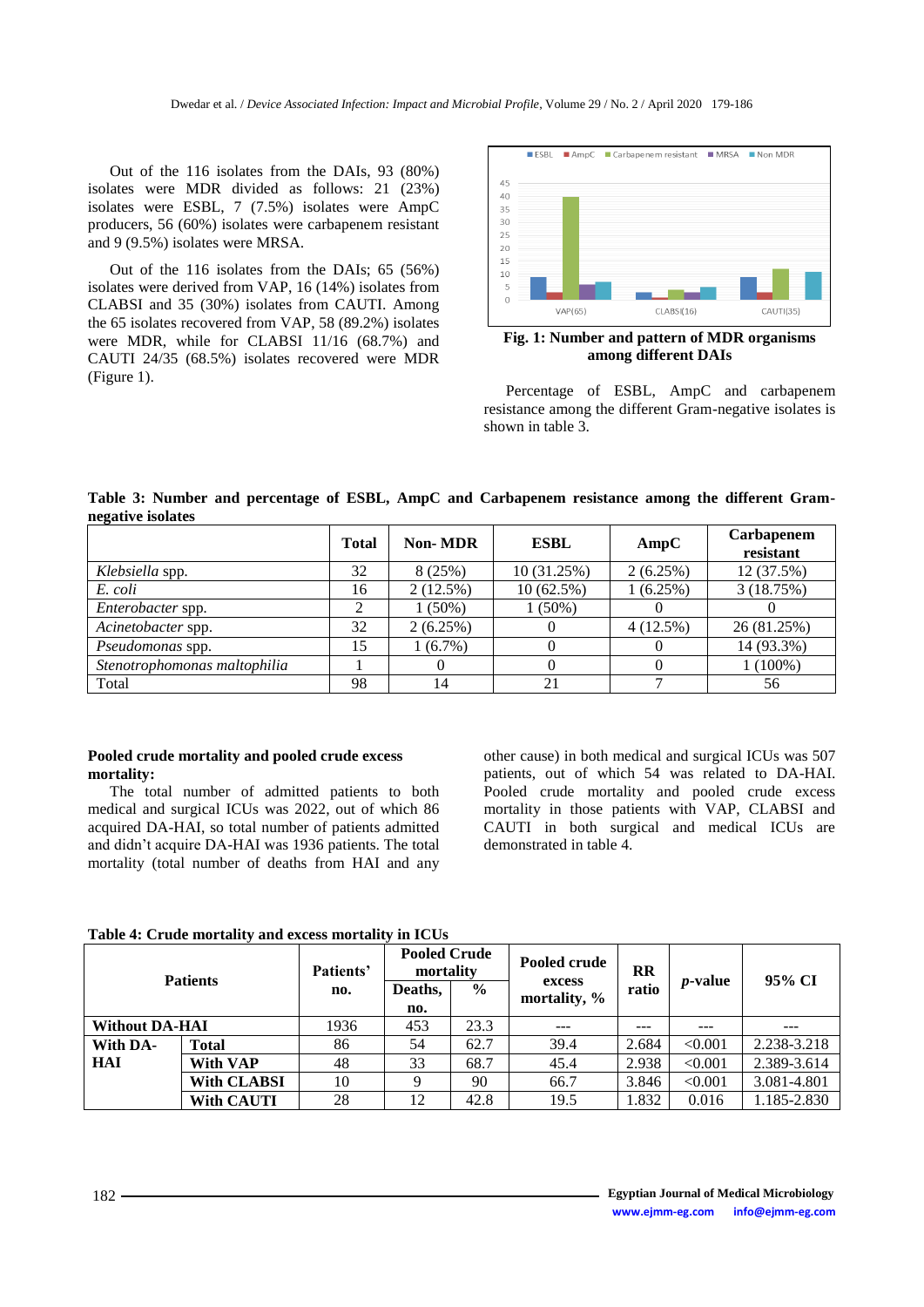#### **Patients' length of stay (LOS):**

Among the 86 patients with DAIs; 7 (8%) had a LOS ranging from 2-7 days, 62 (72%) had a LOS ranging from one week up to one month while 17 (20%) had a LOS of longer than one month.

# **DISCUSSION**

The current retrospective study was carried out in the medical-surgical ICUs from a large tertiary care hospital of Cairo University, Egypt. This surveillance study uses the definitions standardized by the U.S. CDC for the NHSN program to estimate the rates of DAI and the related antimicrobial resistance in Cairo University Hospitals. Our study revealed that HAIs constitute 5.9% of admitted patients. This was found to be lower than a surveillance study conducted on medical-surgical ICUs of 4 University-affiliated hospitals and 4 community hospitals in Greece  $(18.4\%)^{12}$ .

Our surveillance paid attention to determine the incidence rate of DAIs in our ICUs, since a significant proportion of these HAIs are considered preventable<sup>12</sup>. In our study, we found that DAIs accounted for 71.1% of all HAIs, with an overall rate of 4.4 DAIs per 1,000 device days (95% CI, 3.56–5.43). This rate is found to be markedly lower than a surveillance study carried out in medical-surgical ICUs at Emergency Hospital of Tanta University (24.17/1,000 device-days)**<sup>13</sup>** . Meanwhile, in this study, it has been shown that DAI rate among the medical ICUs was found to be 4.4 DAIs per 1,000 device days. A higher rate (7.1 per 1,000 device days) was reported by a study conducted at medical ICUs of 3 hospitals at Cairo University**<sup>14</sup>** .

The relative high incidence of DA-HAIs observed in the current study can be explained by the fact that guidelines on specific infection control measures are not adequately implemented and the national infection control surveillance is not effectively applied. There is especially high risk in cases of hospital overcrowding, low nurse-to-patient staffing, lack of medical supplies, and an insufficient number of trained health care workers**<sup>15</sup>** .

In our study, VAP was the most common DAI and accounted for 55.8% of all DAIs followed by CAUTI (32.5%) and finally CLABSI (11.6%). This order is in agreement with a study carried out in Tanta University**<sup>13</sup>**, but with different percentages (73.17%, 19.51% and 7.32%, respectively). Similarly, VAP was the most frequent infection (66.7%), followed by CAUTI (22.2%) and CLABSI (11.1%) in one more Egyptian study conducted in adult medical ICUs of Cairo University hospitals**<sup>14</sup>** . On the other hand, a study done in Cyprus revealed that CLABSI was the most commonly encountered infection accounting for 48.8% of all the DA-HAIs, followed by VAP (37.2%) and CAUTI  $(14\%)^1$ .

The VAP rate in our ICUs was 12.7 (95% CI, 9.49- 16.64) infections per 1,000 ventilator-days, which is closely similar to the international nosocomial infection control consortium (INICC) report's rate (13.1 per 1,000 ventilator-days [95% CI, 12.9–13.4])**<sup>16</sup>** and higher than the CDC-NHSN rate (0.9 per 1,000 ventilator-days [95% CI,  $0.8-1.0$ ]<sup>17</sup>. This rate is similar to a study reported in Greece with 12.5 (95% CI, 10.7-14.4) infections per 1,000 patient-days**<sup>12</sup>**, and closely similar to the Cyprus study  $(10.1/1000$  device days)<sup>1</sup>. Higher rates were reported by the Egyptian study (52.17/1,000 ventilator-days)**<sup>13</sup>** and the Greek study (20/1,000 ventilator-days)**<sup>18</sup>** One more Egyptian study reported that late onset VAP represented 41.2 per 1000 ventilator days which is higher than our study**<sup>19</sup>** Several causal factors can contribute to the high VAP rates in our study including inadequate supplies and inappropriate recycling of respiratory care tubing as well as the close proximity of patient beds.

In our study, the CAUTI rate was 3.5 (95% CI, 2.36–4.94) infections per 1,000 urinary catheter-days, which is lower than the INICC report's rate (5.07 per 1,000 urinary catheter-days [95% CI, 4.9–5.2)])**<sup>16</sup>** and higher than the CDC-NHSN rate (1.7 per 1,000 urinary catheter-days [95% CI, 1.6–1.8])**<sup>20</sup>** . Interestingly, a similar CAUTI rate of 3.5 infections per 1,000 urinary catheter-days (95% CI 2.7-4.5) was reported in Greece<sup>12</sup>. In another study done in Egypt<sup>13</sup>, the CAUTI rate was 11.63 per 1,000 catheter days, which is higher than the results found in the present study. Whereas, a lower rate was detected in the Cyprus study (2.7/1000 device days)**<sup>1</sup>** . The reasons for lower CAUTI rates detected in the current study compared with other studies may be related to the effectiveness of the interventions implemented in our hospital settings. They included educational strategies, avoidance of urinary catheterization unless indicated, well-established policies for urinary catheter insertion, daily necessity evaluation and limiting catheter days that have been proven to decrease CAUTI events

The CLABSI rate of our study was 1.3 per 1000 catheter-days (95% CI, 0.68–2.34), which is lower than the INICC report's rate (4.11 per 1,000 catheter-days [95% CI, 4.0-4.2])**<sup>16</sup>** and higher than the CDC-NHSN report (0.8 per 1,000 catheter-days [95% CI, 0.8-0.9])**<sup>20</sup>** . In addition, our CLABSI rate was lower than a study done in Egypt (6.93 per 1,000 central line-days)**<sup>13</sup>**, in Cyprus  $(15.9/1000$  device days)<sup>1</sup> and the Greek study (12.1 infections per 1,000 central line-days)**<sup>12</sup>** . The low CLABSI rate reported in our study may be explained by the adherence to adequate aseptic techniques during central line insertion and maintenance.

In the current study, out of the 144 organisms isolated from HAIs; 116 (80.55%) organisms were DAIs (42.2% and 57.8% isolates belonged to the SICU and medical ICUs, respectively) Amongst the 116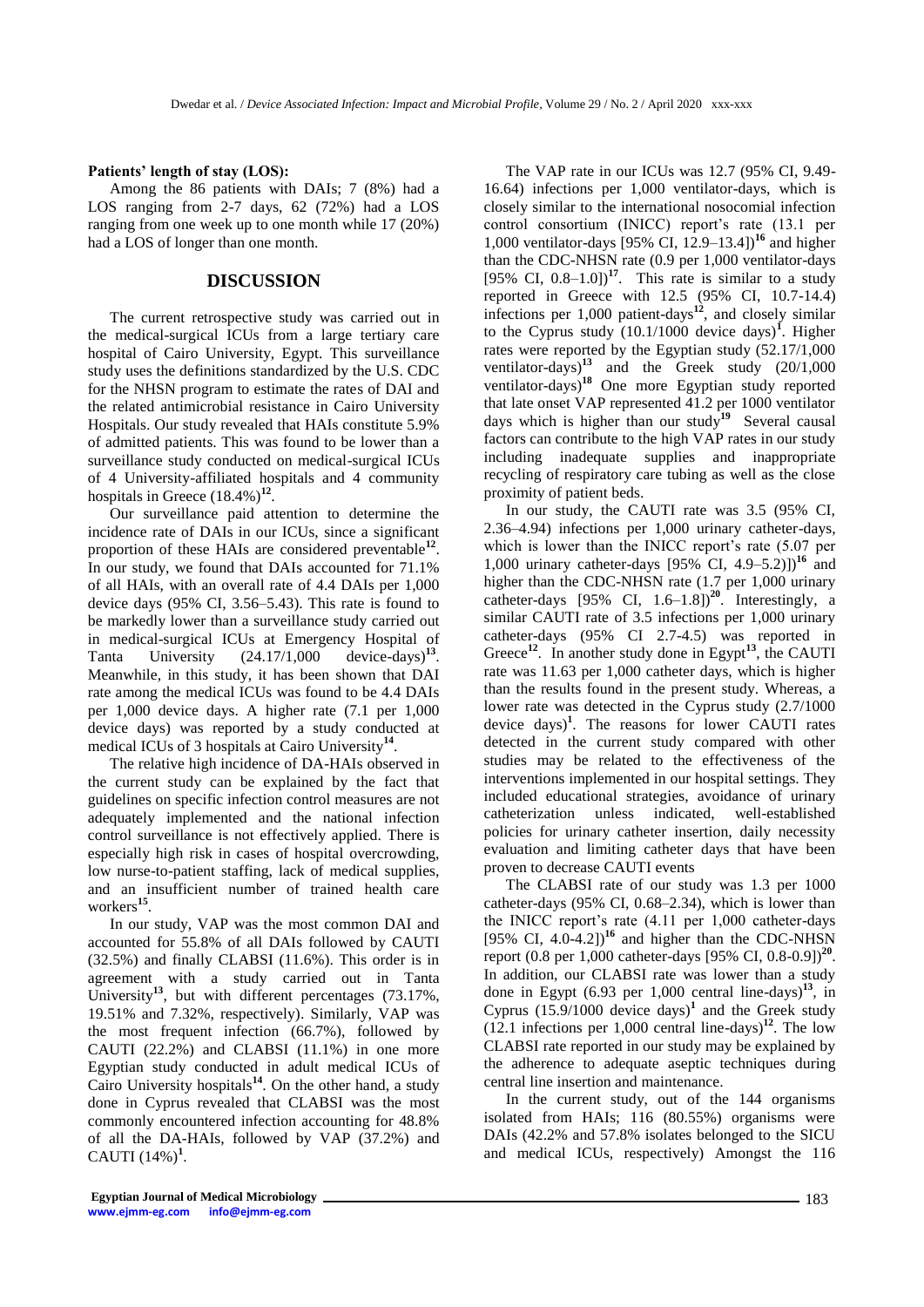DAIs' isolates; 65 (56%) isolates were derived from VAP, 16 (14%) isolates from CLABSI and 35 (30%) isolates from CAUTI. A former study in Egypt demonstrated that out of 72 bacterial isolates causing all DAIs; 60 (83.3%), 9 (12.5%) and 3 (4.2%) were isolated from patients with VAP, CLABSI and CAUTI, respectively**<sup>14</sup>** .

Our study revealed that *Enterobacteriaceae* were the most common isolated spp. constituting 50/116 (43%) of the total DAIs isolates, followed by non-fermentative Gram-negative bacteria constituting 48/116 (41%) of the total isolates. Whereas, Gram-positive cocci constituted 14/116 (12%) of the isolates. This could be corresponding to other studies signifying that most of the infections occurring in the ICU are noted to be caused by Gram-negative bacteria**21,22** .

Both *Acinetobacter* spp. and *Klebsiella* spp. were the most frequently isolated pathogens, accounting each for 27.6% of all isolates, followed by *E. coli* (13.8%) then *Pseudomonas* spp. (12.9%). The findings observed in this study mirror those of the previous study in Egypt in which *A. baumannii* was the most commonly isolated pathogen (36.1%) of all isolates, followed by *K. pneumoniae* (9.2%) then *P. aeruginosa* (22.2%)<sup>14</sup>.

*Staphylococcus aureus* is the predominant Grampositive pathogen in our study which is analogous to findings from most studies on nosocomial infections where *S. aureus* is usually the prime Gram-positive pathogen recovered in HAIs<sup>23,24</sup>.

International health organizations, including the ECDC and the CDC, have employed terms such as "crisis," "catastrophic consequences" and "nightmare scenario" to highlight the rapid emergence and spread of antibiotic resistance**<sup>25</sup>** .

In our study, 93 (80%) of DAIs isolates were MDR; 21 (23%) isolates were ESBL, 7 (7.5%) isolates were AmpC producers, 56 (60%) isolates were carbapenem resistant and 9 (9.5%) isolates were MRSA. Notably, ESBL production was detected in 62.5% of *E. coli*  isolates, 31.23% of *Klebsiella* spp., and in one of the two isolated *Enterobacter* spp. Whereas, AmpC production was detected in 12.5% of *Acinetobacter* spp. and in 6.25% of both *Klebsiella* spp. and *E. coli* isolates. Carbapenem resistance was seen in 93% of *Pseudomonas* spp., 81% of *Acinetobacter* spp., 37.5% of *Klebsiella* spp., 18.75% of *E. coli* isolates and in the single isolated *Stenotrophomonas maltophilia*.

An earlier study in Egypt documented 76.9% of *A. baumannii* isolates and 56.3% of *Pseudomonas aeruginosa* isolates were resistant to imipenem, whereas 76.2% of *Klebsiella pneumoniae* isolates were ESBL producers**<sup>14</sup>** . Antibiotic selection of ESBL-producing Gram-negative pathogens may be linked to the frequent use of the fluoroquinolones as well as second and third generation cephalosporins**<sup>26</sup>**. Carbapenems are another chief last-line group of antibiotics for infections encompassing multidrug-resistant Gram-negative

*Enterobacteriaceae* spp. The most important mechanism of carbapenem resistance in this group is the production of carbapenemase, however, resistance can also occur due to the synergistic activity between AmpC-type or ESBLs combined with decreased outer membrane permeability<sup>27</sup>. Moreover, there is a crucial need for development of new agents with activity against MDR organisms. The Infectious Diseases Society of America (IDSA) supported a program against MDR organisms, with the goal of developing ten new systemic antibacterial drugs by 2020**28.**

In our study, a crude ICU mortality rate of 62.7% for the patients who acquired DA-HAI and 23.3% for patients who did not, was observed. This finding is almost similar to a study done in  $Cyprus<sup>1</sup>$  who found that crude ICU mortality rate for the patients who acquired DA-HAI (40%) was two times higher than that of patients who didn't (17.9%). This is also in agreement with a Greek study which showed that the crude ICU mortality rate for the patients who acquired DA-HAI (46.7%) was one and half times more than that of patients who didn't  $(31.2\%)^{18}$ . This could be explained by the fact that ICUs are healthcare settings with the highest HAI rates, in which patients' safety is most seriously threatened, due to their critical condition and increase use of invasive interventions.

In our study, the crude excess mortality for CLABSI (66.7%) was higher than VAP (45.4%) and CAUTI (19.5%). This is in agreement with a study done in Greece**<sup>18</sup>** which showed that crude excess mortality in ICUs for CLABSI (20.6%) was higher than CAUTI (18.7%) and VAP (13%,), respectively. However, another Egyptian study showed that the crude excess mortality for CAUTI (48%) was the highest followed by  $CLABSI$   $(45.7%)$  and then  $VAP$  $(12.9\%)^{14}$ . Nevertheless, a study in Cyprus showed that crude excess mortality for VAP (21.9%) was higher than CLABSI (16.7%) and CAUTI  $(16.7\%)$ <sup>1</sup>.

In our study, CLABSI crude excess mortality (66.7%) was found to be four times higher than the Cyprus study report  $(16.7%)$ <sup>1</sup>, three times higher than the Greece study  $(20.6\%)$ <sup>18</sup> and one and half times higher than the Egyptian study  $(45.7%)^{14}$ .

In our study, VAP crude excess mortality (45.4%) was found to be three to three and half times higher than the studies done in Egypt**<sup>14</sup>** and Greece**<sup>18</sup>** (12.9% and 13%, respectively). While it was two times more than the Cyprus**<sup>1</sup>** (21.9%) study report.

In our study CAUTI crude excess mortality (19.5%) was found to be almost similar to the Cyprus<sup>1</sup>  $(16.7%)$ and Greek**<sup>18</sup>** (18%) study reports. Whereas, it was almost two times lower than the Egyptian<sup>14</sup>  $(48%)$ study.

Among the 86 patients with DAIs; 7 (8%) had a LOS ranging from 2-7 days, 62 (72%) had a LOS ranging from one week up to one month, while 17 (20%) had a LOS of longer than one month. Inpatient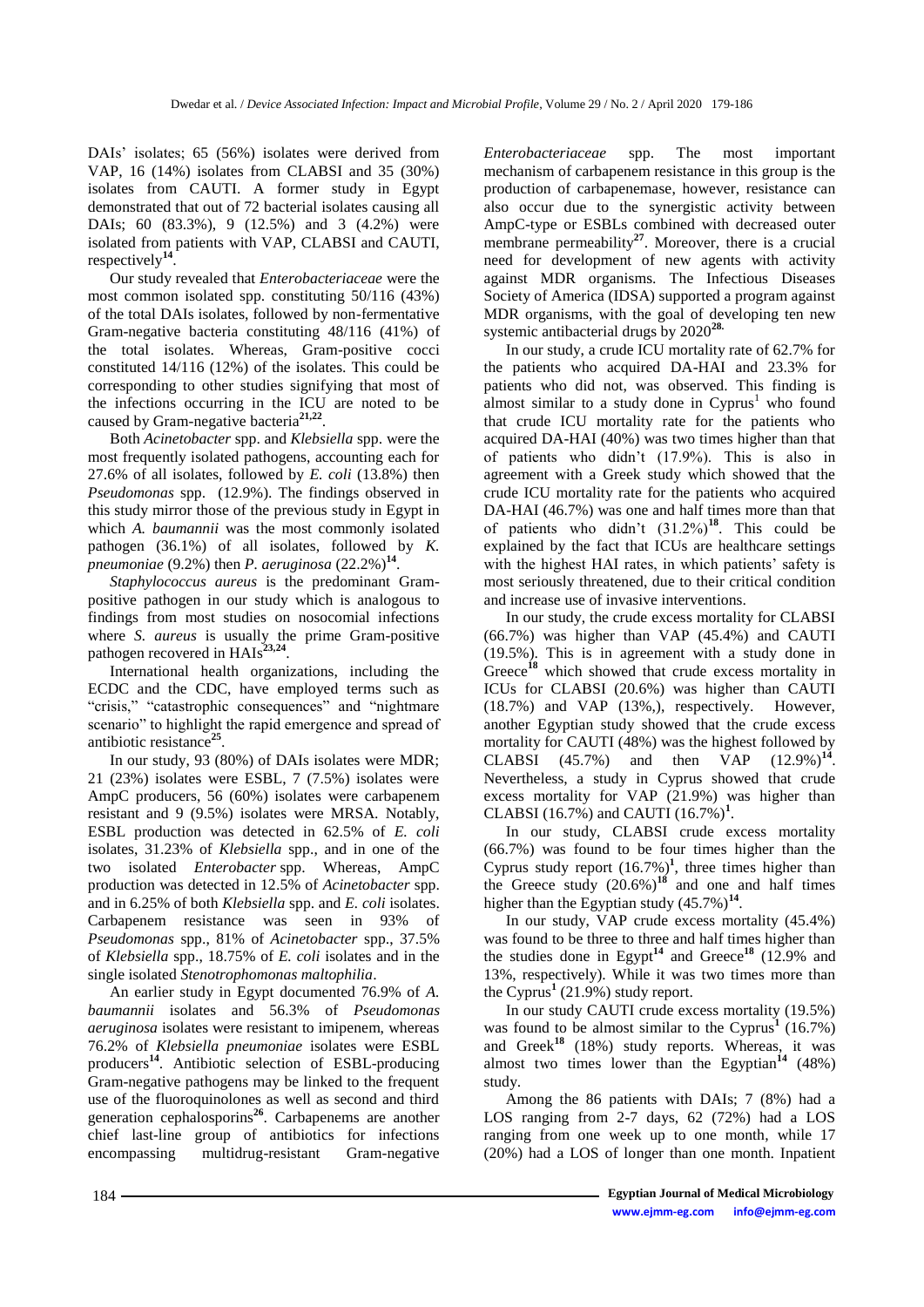stays in hospitals could also affect the incidence of HAI due to cross contamination, patients' vulnerability to infection, as well as other clinical and non-clinical reasons. It was found that extending the LOS by one day rises the likelihood of catching an infection by 1.37 percent**<sup>29</sup>** .

The current study has certain limitations being conducted on only three ICUs from a large tertiary care hospital. These results cannot be generalized to other public or private hospital settings. Additionally, the cost estimation for DA-HAIs was not estimated due to the shortage of financial reports.

# **CONCLUSIONS**

In the current study, the high incidence rates of DA-HAIs together with the high levels of antimicrobial resistance pattern, were found to highlight the necessity to implement an inclusive care-bundle approach program and to establish an antimicrobial stewardship. Moreover, a nationwide dynamic infection surveillance system can be arranged to improve existing infection control measures, data collection systems as well as minimizing device usage *via* application of preventive bundles measures.

**Conflicts of interest:** The authors declare that they have no financial or non-financial conflicts of interest related to the work done in the manuscript.

- Each author listed in the manuscript had seen and approved the submission of this version of the manuscript and takes full responsibility for it.
- This article had not been published anywhere and is not currently under consideration by another journal or a publisher.

#### **Funding:** None

# **REFERENCES**

- 1. Iordanou S, Middleton N, Papathanassoglou E and Raftopoulos V. Surveillance of device associated infections and mortality in a major intensive care unit in the Republic of Cyprus. BioMed Central Infect Dis 2017;17: 607.
- 2. Rosenthal VD, Maki DG and Graves N. The International Nosocomial Infection Control Consortium (INICC): goals and objectives, description of surveillance methods, and operational activities. Am J Infect Control 2008;36(9): e1-e12.
- 3. Sievert DM, Ricks P, Edwards JR, Schneider A, Patel J, Srinivasan A, et al. Antimicrobial-resistant pathogens associated with healthcare-associated infections summary of data reported to the National Healthcare Safety Network at the Centers for

Disease Control and Prevention, 2009–2010. Infect Control Hosp Epidemiol, 2013;34(1): 1-14.

- 4. Dudeck MA, Horan TC, Peterson KD, Allen-Bridson K, Morrell G, Pollock DA, et al. National Healthcare Safety Network (NHSN) Report, data summary for 2010, device-associated module. Am J Infect Control, 2011;39(10): 798-816.
- 5. National Healthcare Safety Network (NHSN) Patient Safety Component Manual (2019).
- 6. Centers for Disease Control and Prevention (CDC, 2018). Identifying healthcare-associated infections (HAI) for NHSN surveillance. Atlanta: Centers for Disease Control and Prevention.
- 7. Collee JG and Marr W. Specimen collection, culture containers and media. In: Collee JG, Fraser AG, Marmion BP, Simmons A, editors. Mackie & McCartney Practical Medical Microbiology,14**th** edition New York. Churchill Livingstone; 1996. p. 85-111.
- 8. Clinical Laboratory Standards Institute (CLSI, 2018). Performance Standards for Antimicrobial Susceptibility Testing. 28th ed. CLSI supplement M100. Wayne, PA.
- 9. Magiorakos AP, Srinivasan A, Carey RB, Carmeli Y, Falagas ME, Giske CG et al. Multidrugresistant, extensively drug-resistant and pandrugresistant bacteria: an international expert proposal for interim standard definitions for acquired resistance. Clin Microbiol Infect. 2012;18(3): 268- 281.
- 10. Edwards JR, Peterson KD, Andrus ML, Tolson JS, Goulding JS, Dudeck MA, et al. National Healthcare Safety Network (NHSN) report, data summary for 2006, issued June 2007. Am J Infect Control, 2007;35(5): 290-301.
- 11. Emori TG, Culver DH, Horan TC, Jarvis WR, White JW, Olson DR, et al. National nosocomial infections surveillance system (NNIS): description of surveillance methods. Am J Infect Control, 1991;19(1): 19-35.
- 12. Dima S, Kritsotakis EI, Roumbelaki M, Metalidis S, Karabinis A, Maguina N, et al. Deviceassociated nosocomial infection rates in intensive care units in Greece. Infect Control Hosp Epidemiol, 2007;28(5): 602-605.
- 13. Abd-Elmonsef M, Eldeen M, Elghafar MSA, Hagras A, and Shehata WM. Surveillance of Device-Associated Infection and Antimicrobial Resistance Rates in the Medical/Surgical Intensive Care Unit of Emergency Hospital at Tanta University, Egypt. Int J Curr Microbiol App Sci 2016;5(12): 452-464.
- 14. El-Kholy A, Saied T, Gaber M, Younan MA, Haleim MM, El-Sayed H, et al. Device-associated